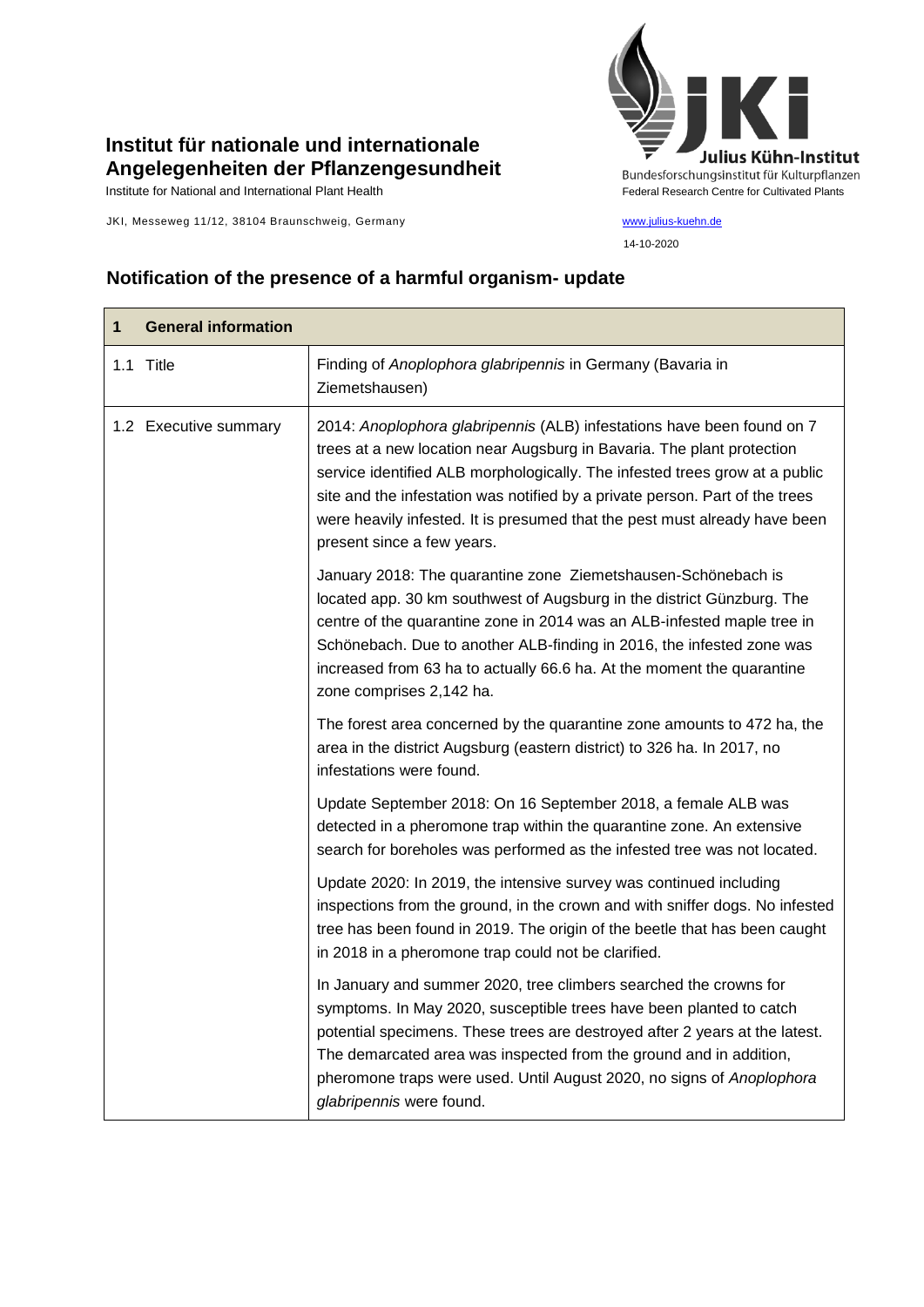| $\mathbf{2}$ | Information concerning the single authority and responsible persons                                                                            |                                                                                                                                    |  |
|--------------|------------------------------------------------------------------------------------------------------------------------------------------------|------------------------------------------------------------------------------------------------------------------------------------|--|
| 2.1          | Notification from                                                                                                                              | Julius Kühn-Institut (JKI),<br>Institute for National and International Plant Health, Germany                                      |  |
|              | 2.2 Official contact:                                                                                                                          | Katrin Kaminski,<br>Tel: +49(0)531 299 3378, outbreaks@julius-kuehn.de                                                             |  |
| 3            | <b>Location</b>                                                                                                                                |                                                                                                                                    |  |
| 3.1          | Location                                                                                                                                       | In Bavaria (Ziemetshausen)                                                                                                         |  |
| 4            | Reason of the notification and the pest status                                                                                                 |                                                                                                                                    |  |
|              | 4.1 First finding in<br>Germany or in the<br>area                                                                                              | Confirmed appearance of the harmful organism in part of the territory of<br>Germany, in which its presence was previously unknown. |  |
|              | 4.2 Pest status of the<br>area where the<br>harmful organism has<br>been found present,<br>after the official<br>confirmation.                 | Transient, actionable, under eradication                                                                                           |  |
|              | 4.3 Pest status in<br>Germany before the<br>official confirmation of<br>the presence, or<br>suspected presence,<br>of the harmful<br>organism. | Transient, actionable, under eradication                                                                                           |  |
|              | 4.4 Pest status in<br>Germany after the<br>official confirmation of<br>the presence of the<br>harmful organism.                                | Transient, actionable, under eradication                                                                                           |  |
| $\sqrt{5}$   | Finding, sampling, testing and confirmation of the harmful organism                                                                            |                                                                                                                                    |  |
| 5.1          | How the presence or<br>appearance of the<br>harmful organism was<br>found.                                                                     | Information submitted by a private person.                                                                                         |  |
|              | 5.2 Date of finding:                                                                                                                           | 14.10.2014                                                                                                                         |  |
| 5.3          | Diagnostic method                                                                                                                              | Morphology                                                                                                                         |  |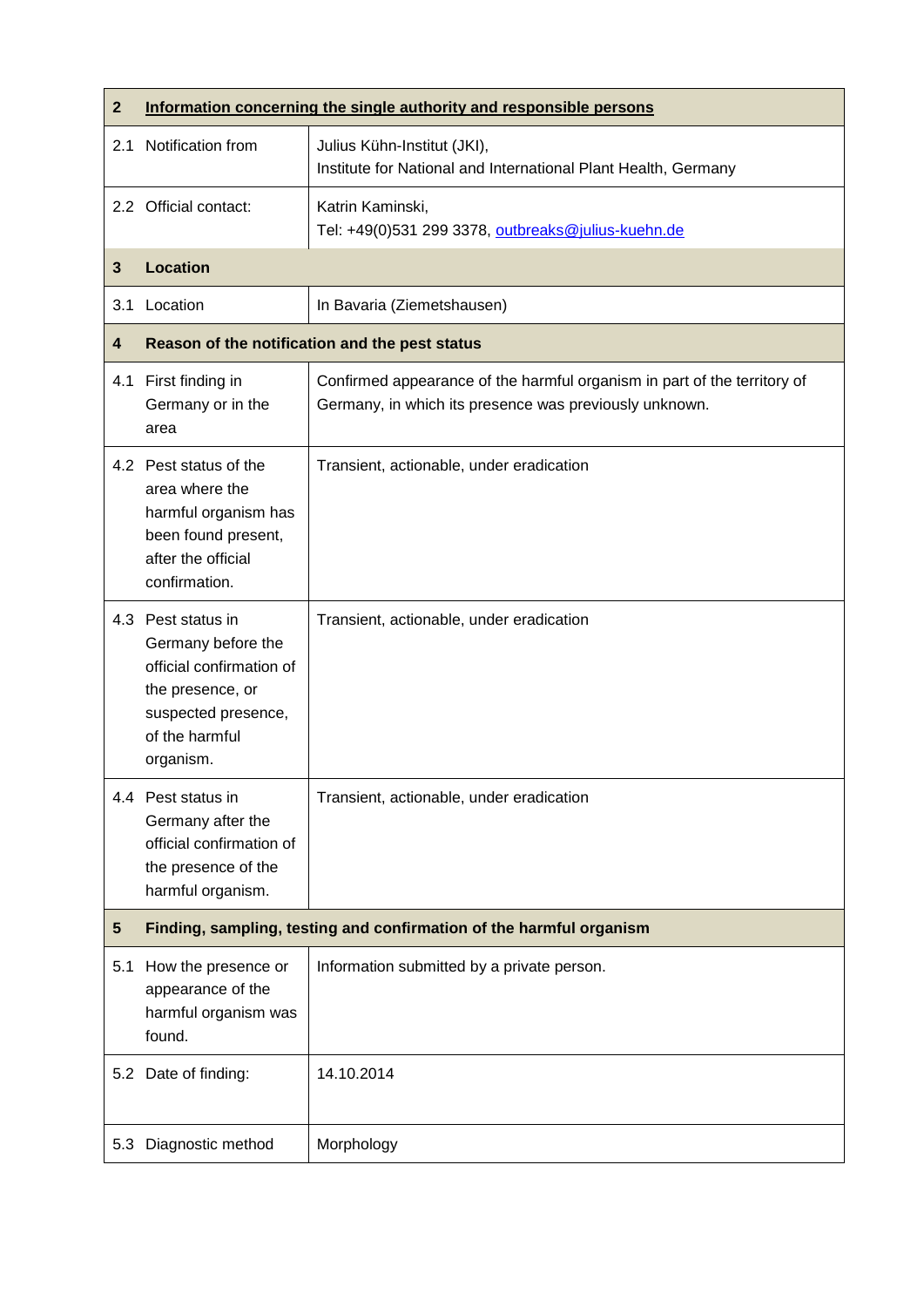| 5.4 | Date of official<br>confirmation of the<br>harmful organism's<br>identity. | 14.10.2014                                                                                                                                                                                                                                                                                                                                                                                                                                                                                                                                                                           |
|-----|----------------------------------------------------------------------------|--------------------------------------------------------------------------------------------------------------------------------------------------------------------------------------------------------------------------------------------------------------------------------------------------------------------------------------------------------------------------------------------------------------------------------------------------------------------------------------------------------------------------------------------------------------------------------------|
| 6   |                                                                            | Infested area, and the severity and source of the outbreak in that area                                                                                                                                                                                                                                                                                                                                                                                                                                                                                                              |
| 6.1 | Size and delimitation<br>of the infested area.                             | Schönebach<br>Plan des abgegrenzten Gebietes (Quarantänezone) bestehend aus einer Pufferzone und einer<br>Befallszone, festgesetzt mit der Allgemeinverfügung der Bayerischen Landesanstalt für Landwirtschaft<br>über Maßnahmen zur Bekämpfung des Asiatischen Laubholzbockkäfers vom 09.09.2016<br>Legende<br>Abgegrenztes Gebiet<br>Befallszone<br>Landkreisgrenze<br>Waldflächen AELF Krumbach<br>500<br>0<br>1.000<br>Waldflächen AELF Augsburg<br>⊐Meter<br>Geobasisdaten: @ Bayerische Vermessungsverwaltung<br>Kartenerstellung: Bayerische Landesanstalt für Landwirtschaft |
|     | 6.2 Characteristics of the<br>infested area and its<br>vicinity.           | Open air - public sites                                                                                                                                                                                                                                                                                                                                                                                                                                                                                                                                                              |